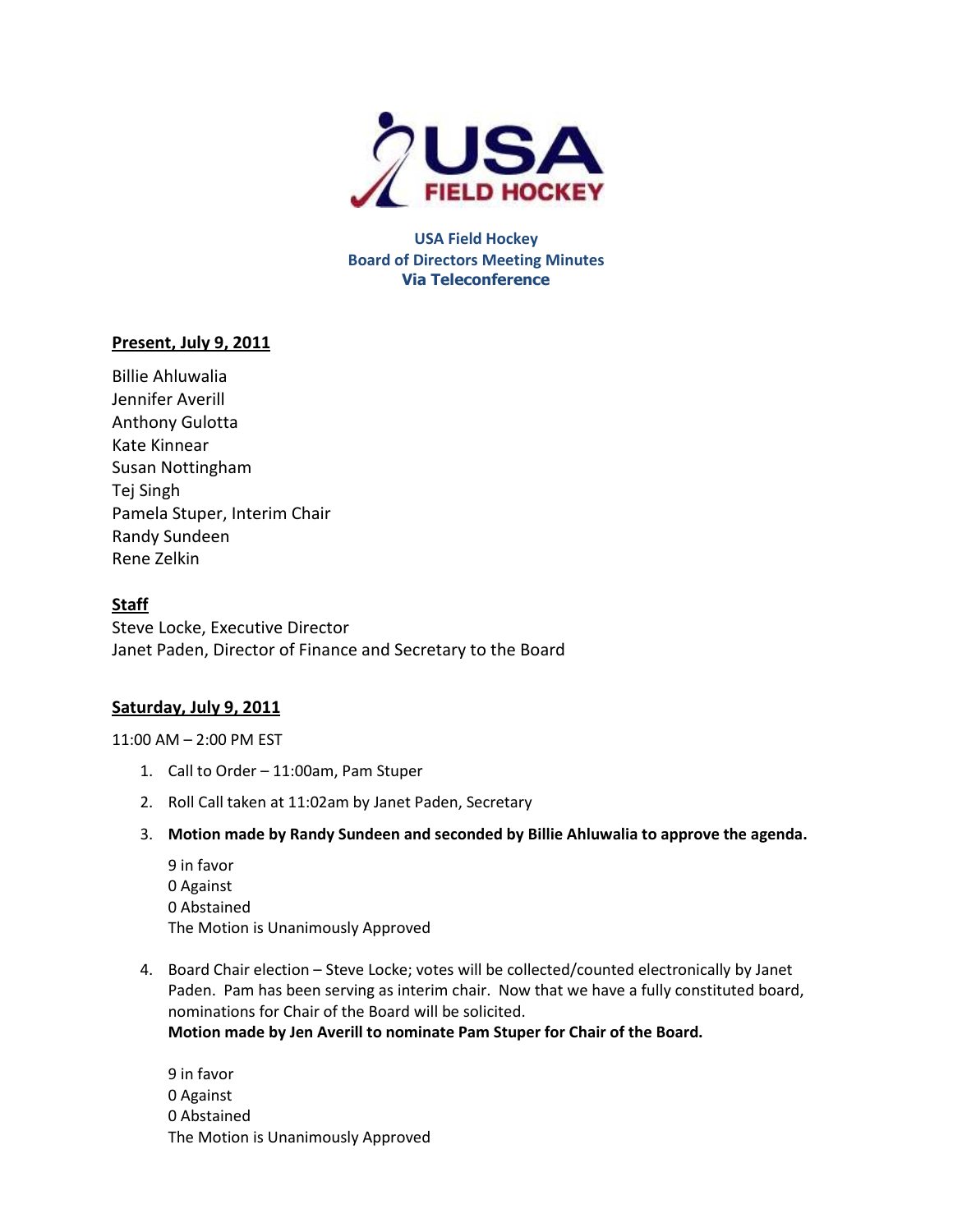Congratulations Pam! Pam really appreciates everyone's support; excited about strength of the board as a team, our passion for the sport and its continued growth and development.

- 5. Steve Locke discussed the arrests of two coaches within the last 48 hours. One at Stanford High School and one at the field in Chula Vista; both arrested on felony criminal charges. First case in Chula Vista was Jose Carillo from Chula Vista, he was background checked in November 2011 with a clean screen. The other man from Stanford High School is not a current USAFH member. We have notified our insurance carrier.
- 6. Steve Locke has been receiving letters from a variety of people complaining about HP performance and salaries of HP staff. He will send board members a copy of the letter sent in response to the complaint. Pam noted that the Board needs to be united. The skill level and players with the women's side are really phenomenal. It is the most skilled team that we've had. The team is very disappointed with the loss to Japan in the finals of the Champions Challenge I. The men's team is very disappointed with their finish at the Champions Challenge II, but they are committed to the Pan Am games – putting life/studies on hold.
- 7. FIH Executive Board Meeting Recap Pam Stuper. Once the FIH board minutes are approved, Pam will forward them onto our board. We are a key player in this game, need to make sure we stay in it, keep it at the top. She will keep the board abreast of what they talk about. Their Strategic Plan and how resources are allocated was discussed. Olympic qualification was another discussion. Some of the key issues: goggles – FIH is supporting us in the fight against goggles. There's an invested interest around the world in our sport and our success, that our grassroots program flourishes, and that we become a major player in the international hockey world.
- 8. Bylaw Review Pam Stuper. Alva Serrette had emailed the Nominating Committee's recommendations prior to meeting. Pam asked the board members to review the suggested modification, with the goal of completing this project by November 2011.
- 9. Finance & Audit Billie Ahluwalia. The current Finance & Audit policy was approved by the board in December 2008. The other three documents are office policies, financial, and personnel policies, written by staff; these need legal review and approval by the board. Billie will update the current F&A policy to include review and approval of sponsorship contracts in excess of \$100K, and will then send to the board for approval. The current F&A committee consists of Billie, Anthony, Pam and Carla. Billie wishes to remains Chair. Susan would like to be part of the committee too. Rene will step off this committee and move to the Member Services committee.
- 10. A revised Code of Ethics was sent by Simon Gray. Will put this item on the agenda for next meeting to approve.
- 11. Committee Reports/Updates/Assignments Pam Stuper
	- a. Bylaws Jim Johnson provided the initial rewrite; Rene, Pam and Randy on committee. Pam will secure a delegate from each committee to be part of the re-write. Randy will chair the committee. We also have a 5-member attorney legal working group doing gratis work. We can use them to review/craft bylaws if we want to.